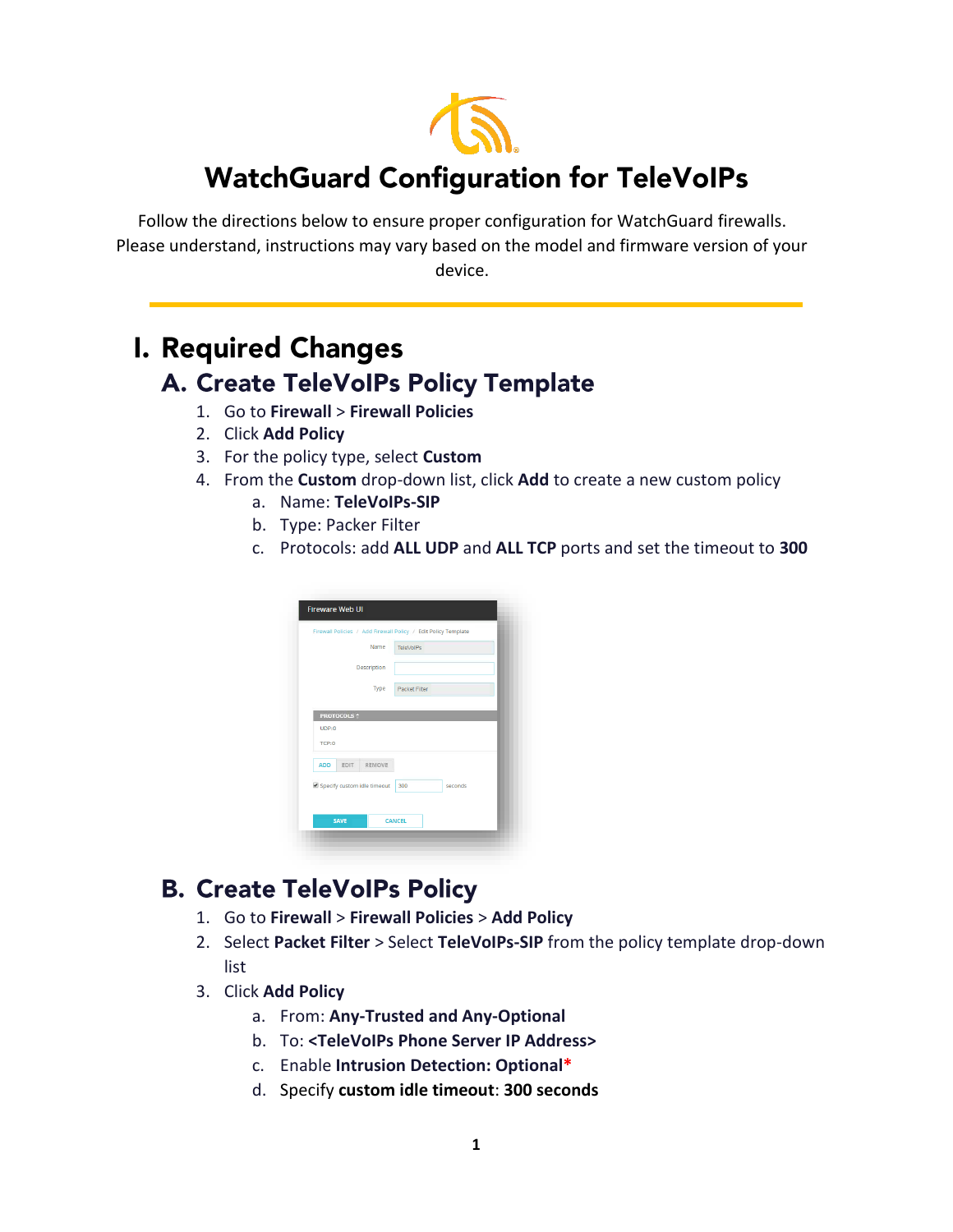e. Click **Save**

|                                                       | Firewall Policies / Edit |                                            |                           |                           |            |                                            |                 |  |
|-------------------------------------------------------|--------------------------|--------------------------------------------|---------------------------|---------------------------|------------|--------------------------------------------|-----------------|--|
|                                                       | Name                     | TeleVoIPs                                  | $\blacksquare$ Enable     |                           |            |                                            |                 |  |
| Settings                                              | SD-WAN                   | <b>Application Control</b>                 | Geolocation               | <b>Traffic Management</b> | Scheduling | Advanced                                   |                 |  |
| Connections are                                       |                          | Allowed                                    | $\boldsymbol{\mathrm{v}}$ |                           |            | Policy Type TeleVolPs<br>PORT <sup>+</sup> | <b>PROTOCOL</b> |  |
|                                                       |                          |                                            |                           |                           |            | $\mathbf{0}$                               | <b>UDP</b>      |  |
|                                                       |                          |                                            |                           |                           |            | $\circ$                                    | <b>TCP</b>      |  |
| FROM <sup>4</sup>                                     |                          |                                            |                           |                           |            | TO <sup>+</sup>                            |                 |  |
| Any-Trusted                                           |                          |                                            |                           |                           |            | TeleVoIPs Phone Server                     |                 |  |
| Any-Optional                                          |                          |                                            |                           |                           |            |                                            |                 |  |
|                                                       |                          |                                            |                           |                           |            |                                            |                 |  |
|                                                       |                          |                                            |                           |                           |            |                                            |                 |  |
| REMOVE<br><b>ADD</b>                                  |                          |                                            |                           |                           |            | <b>ADD</b><br>REMOVE                       |                 |  |
| <b><i>C</i></b> Enable Intrusion Prevention Optional* |                          |                                            |                           |                           |            |                                            |                 |  |
| Enable bandwidth and time quotas                      |                          |                                            |                           |                           |            |                                            |                 |  |
| Auto-block sites that attempt to connect              |                          | Specify custom idle timeout 300<br>seconds |                           |                           |            |                                            |                 |  |

## **II. Recommended Changes** A. QoS/Traffic Management

- 1. Within the policy from **Step B** go to **Traffic Management**
- 2. Select **Add** under the **Forward Action (From>To)**

| Name                       |  | TeleVoIPS                  |                           |                             | $V$ Enable   |        |  |
|----------------------------|--|----------------------------|---------------------------|-----------------------------|--------------|--------|--|
| Settings                   |  | <b>Application Control</b> | <b>Traffic Management</b> |                             | Proxy Action | Schedu |  |
| Forward Action (From > To) |  | None                       |                           | $\blacktriangledown$<br>ADD | EDIT         |        |  |
| Reverse Action (To > From) |  | None                       |                           | ٠<br><b>ADD</b>             | EDIT         |        |  |

3. The **Traffic Management Action Settings** dialog box appears